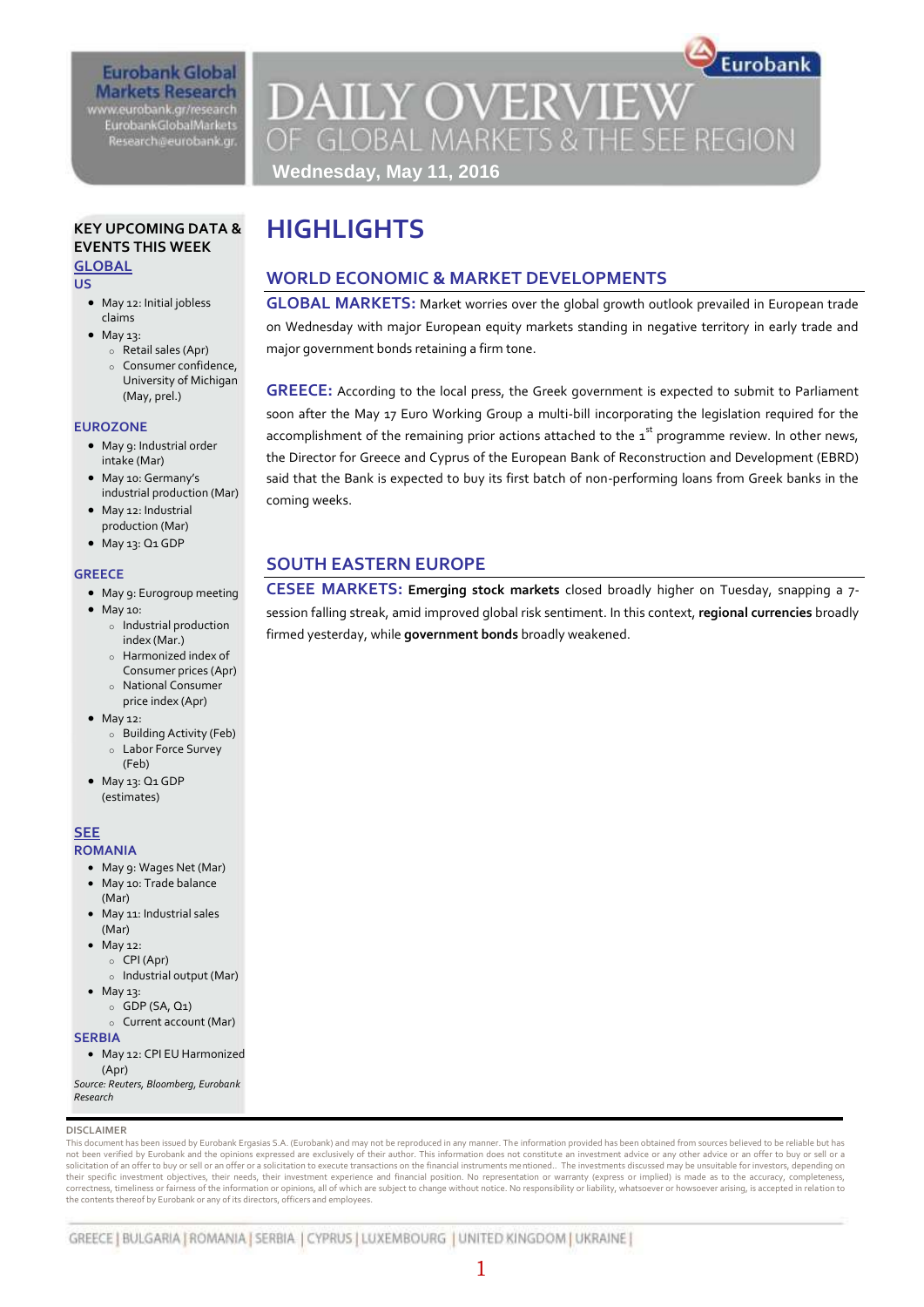November 14, 2013

May 11, 2016

# **AILY OVERVIEW** OF GLOBAL MARKETS & THE SEE REGION



# **Latest world economic & market developments**

#### **GLOBAL MARKETS**

Market worries over the global growth outlook prevailed in European trade on Wednesday with major European equity markets standing in negative territory in early trade and major government bonds retaining a firm tone. A few days after the release of the US Q1 GDP report which revealed a slowdown to 0.5%QoQ annualized form 1.4%QoQ annualized in the prior quarter, the non-farm payrolls report for April came in weaker than expected with the economy generating the lowest number of new jobs in the last seven months. In addition, according to data released earlier this week, China's trade figures for April disappointed with exports falling in US dollar terms for nine of the last 10 months and exports declining for the 18th consecutive month. In FX markets, the USD/JPY was hovering around 108.70/75 in European trade, not much changed relative to yesterday's levels but above levels near 107.00 marked earlier this amid heightened BoJ/MoF intervention fears. Using explicitly the world "intervention", Japan's Finance Minister Taso Aso was quoted saying yesterday that the authorities would intervene in FX markets if "one-sided" JPY appreciation lasts long enough to hurt the domestic economy. Elsewhere, data released earlier today showed that UK factory orders recorded the biggest annual drop in nearly three years in March adding to recent evidence that the economy is losing momentum pressured by market anxiety over the outcome of the June  $23^{rd}$  EU referendum. The calendar remains quiet today ahead of Thursday's updated BoE Inflation Report and Friday's US retail sales for April.

#### **GREECE**

According to the local press, the Greek government is expected to submit to Parliament soon after the May 17 Euro Working Group a multi-bill incorporating the legislation required for the accomplishment of the remaining prior actions attached to the  $1<sup>st</sup>$  programme review. According to the May  $9^{th}$  Eurogroup decision, this should incorporate: (i) a package of additional parametric measures worth €1.8bn, including, inter alia, an increase of the top VAT to 24% from 23% currently, (ii) the establishment of the Privatization and Investment Fund; (iii) the finalization of the NPL resolution mechanism; and (iv) a contingency mechanism which will ensure that when Greece deviates from the annual primary surplus targets in the programme, based on an objective assessment, a package of measures, including non-discretionary ones, would be automatically activated. As per the same sources, the government intends the said multi-bill to come for vote in Parliament by May  $23^{rd}$  in order for the May 24  $^{\rm th}$  Eurogroup to politically approve the completion of the 1st programme review and support the release of the next loan tranche. Speaking to reporters yesterday, European Commission's spokesperson Annika Breidthardt was quoted saying that the outcome of the May  $9^{th}$  Eurogroup is a step of "significant progress towards the conclusion of the Greek programme review". Along these lines, in a dinner event yesterday Germany's Finance Minister Wolfgang Schäuble appeared confident that a final agreement between Greece and its official creditors will be reached at the May  $24<sup>th</sup>$  Eurogroup. He stressed that there is no real need for haircuts on official-sector loans noting that, if debt sustainability is not achieved in the medium term, then the debt issue will be reassessed. In other news, the Director for Greece and Cyprus of the European Bank of Reconstruction and Development (EBRD) said that the Bank is expected to buy its first batch of non-performing loans from Greek banks in the coming weeks.

ppetropoulou@eurobank.gr







*Source: Reuters, Bloomberg, Eurobank Research*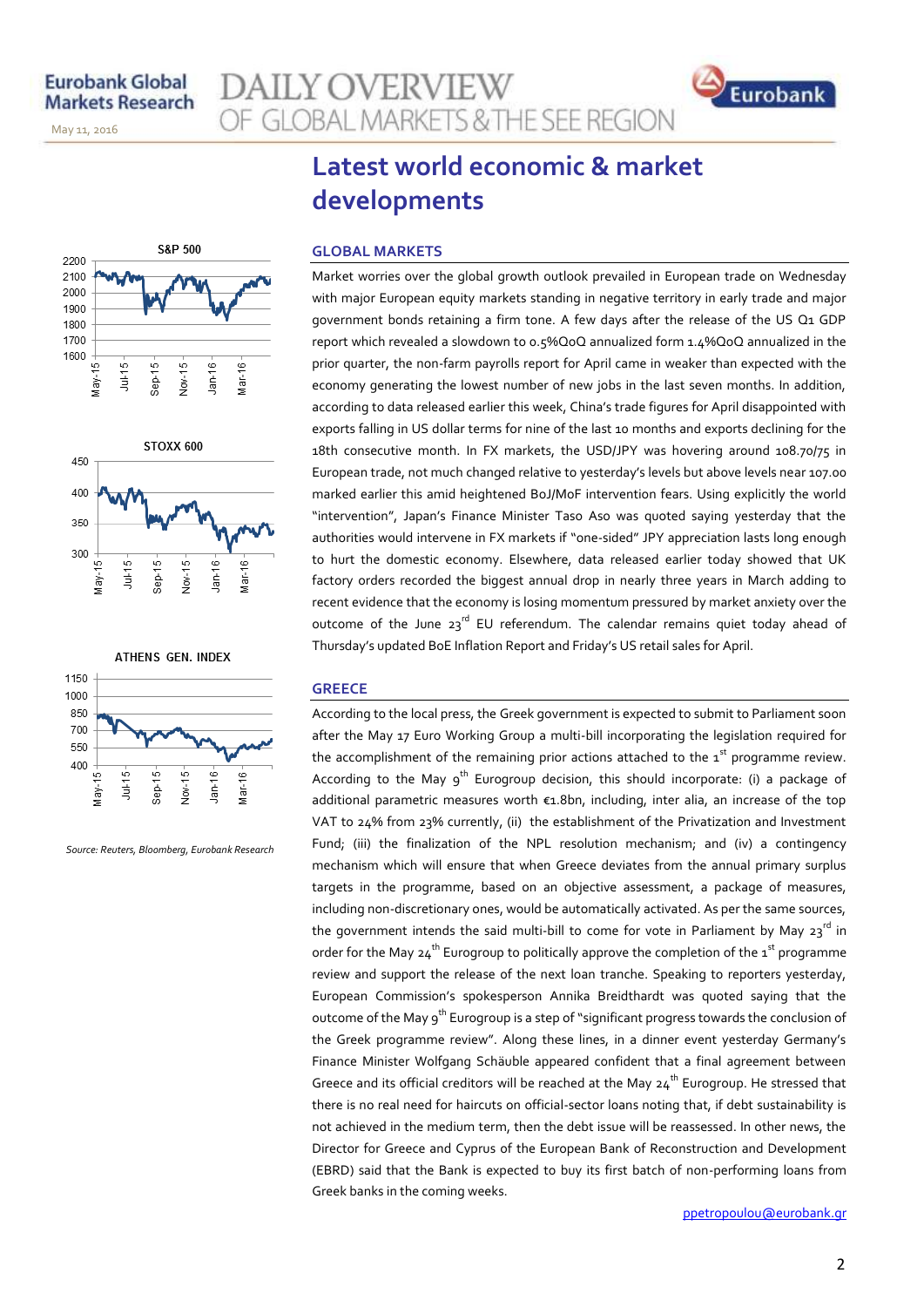## **Furobank Global Markets Research**

November 14, 2013

**AILY OVERVIEW** OF GLOBAL MARKETS & THE SEE REGION



May 11, 2016

| <b>BULGARIA: Indicators</b> | 2014   | 2015e              | 2016f  |  |  |  |
|-----------------------------|--------|--------------------|--------|--|--|--|
| Real GDP growth %           | 1.6    | 29                 | 3.0    |  |  |  |
| CPI (pa, yoy %)             | $-1.4$ | $-0.1$             | 1.0    |  |  |  |
| Budget Balance/GDP*         | $-3.7$ | $-3.3$             | $-2.0$ |  |  |  |
| <b>Current Account/GDP</b>  | 0.9    | 1.5                | 1.0    |  |  |  |
| <b>EUR/BGN</b> (eop)        | 1.9558 |                    |        |  |  |  |
|                             |        | 2015 current 2016f |        |  |  |  |
| Policy Rate (eop)           |        | N/A                |        |  |  |  |

*\* on a cash basis*

*Source: Reuters, Bloomberg, Eurobank Research, National Authorities*

| <b>CYPRUS: Indicators</b>  | 2014   | 2015e  | 2016f  |
|----------------------------|--------|--------|--------|
| Real GDP growth %          | $-2.5$ | 1.5    | 1.8    |
| HICP (pa, yoy %)           | $-0.3$ | $-1.5$ | 0.5    |
| <b>Budget Balance/GDP*</b> | $-0.2$ | $-0.9$ | $-0.1$ |
| Current Account/GDP        | $-5.1$ | $-5.5$ | -4.5   |
| * ESA 2010                 |        |        |        |

*Source: Reuters, Bloomberg, Eurobank Research, National Authorities*

| <b>ROMANIA: Indicators</b>  | 2014   | 2015e   | 2016f  |
|-----------------------------|--------|---------|--------|
| Real GDP growth %           | 2.9    | 3.8     | 4.1    |
| CPI (pa, yoy %)             | 1.1    | $-0.4$  | $-0.1$ |
| <b>Budget Balance/GDP *</b> | $-1.9$ | $-1.9$  | $-2.8$ |
| Current Account/GDP         | $-0.4$ | $-1.0$  | $-2.0$ |
| <b>EUR/RON</b> (eop)        | 4.48   | 4.52    | 4.35   |
|                             | 2015   | current | 2016f  |
| Policy Rate (eop)           | 1.75   | 1.75    | 2.00   |

*\* on a cash basis*

*Source: Reuters, Bloomberg, Eurobank Research, National Authorities*

| <b>SERBIA: Indicators</b>                      | 2014   | 2015e   | 2016f  |  |  |  |  |  |
|------------------------------------------------|--------|---------|--------|--|--|--|--|--|
| Real GDP growth %                              | $-1.8$ | 0.7     | 1.8    |  |  |  |  |  |
| CPI (pa, yoy %)                                | 21     | 1.5     | 2.8    |  |  |  |  |  |
| <b>Budget Balance/GDP</b>                      | $-6.7$ | $-3.7$  | -40    |  |  |  |  |  |
| Current Account/GDP                            | -6.0   | $-47$   | $-4.6$ |  |  |  |  |  |
| EUR/RSD (eop)                                  | 121.38 | 121.52  | 125.00 |  |  |  |  |  |
|                                                | 2015   | current | 2016f  |  |  |  |  |  |
| Policy Rate (eop)                              | 4.25   | 4 25    | 4.25   |  |  |  |  |  |
| Source: Reuters, Bloomberg, Eurobank Research, |        |         |        |  |  |  |  |  |

*National Authorities*



| <b>Credit Ratings</b> |                |       |              |  |  |  |  |  |  |
|-----------------------|----------------|-------|--------------|--|--|--|--|--|--|
| L-T ccy               | Moody's        | S&P   | <b>Fitch</b> |  |  |  |  |  |  |
| <b>SERBIA</b>         | B <sub>1</sub> | RR-   | $B+$         |  |  |  |  |  |  |
| <b>ROMANIA</b>        | Baa3           | RRR-  | RRR-         |  |  |  |  |  |  |
| <b>BULGARIA</b>       | Baa2           | $BB+$ | BBB-         |  |  |  |  |  |  |
| <b>CYPRUS</b>         | R1             | RR-   |              |  |  |  |  |  |  |

*Source: IMF, EC, Reuters, Bloomberg, National Authorities, Eurobank Research*

# **Latest world economic & market developments in the CESEE region**

### **CESEE MARKETS**

**Emerging stock markets** closed broadly higher on Tuesday, snapping a 7-session falling streak, amid improved global risk sentiment. Along these lines, the MSCI Emerging Markets index rose by 0.75% pulling back from a 1-month trough hit intraday in the prior session. However, bourses in the CESEE region were mixed with Poland's main WIG index leading the way lower with a 1% daily decline and Hungary's BUX outperforming its regional peers with a 1% advance.

**Regional currencies** broadly firmed yesterday thanks to improving risk sentiment. The Hungarian forint recovered some ground following an upward surprise in April's inflation data. In more detail, the EUR/HUF ended 0.4% lower on the day at 314.20 recoiling below Monday's 4-month trough near 316.00. CPI came in at 0.2%YoY in April, vs. a market median forecast of -0.1%YoY. Hungary's Central Bank resumed its rate-cutting cycle in March, having delivered two 15bps reductions which brought the base rate to a new historical low of 1.05% last month. It is worth noting that despite the upward surprise in April's consumer inflation data and prospect for some further upside ahead, CPI is anticipated to remain below the 3% medium-term target in the months to come.

In the **local rates markets**, government bonds broadly weakened. Hungarian and Turkish paper broadly underperformed, with the corresponding 10-year yields rising by 8bps and 12bps to 3.41% and 9.83% respectively.

Looking into the **remainder of the week**, April CPI data for Poland, Romania and Serbia on Thursday as well as Q1 GDP growth flash estimates for several countries due for release on Friday take centre stage. Sovereign credit rating reviews for Ukraine from Fitch and Poland from Moody's also lure market attention over the next couple of days. On the latter, a downward revision on Poland's outlook this week is on the cards in view of mounting concerns about the government's strategies, following a broadly unexpected downgrade by S&P in January.

gphoka@eurobank.gr

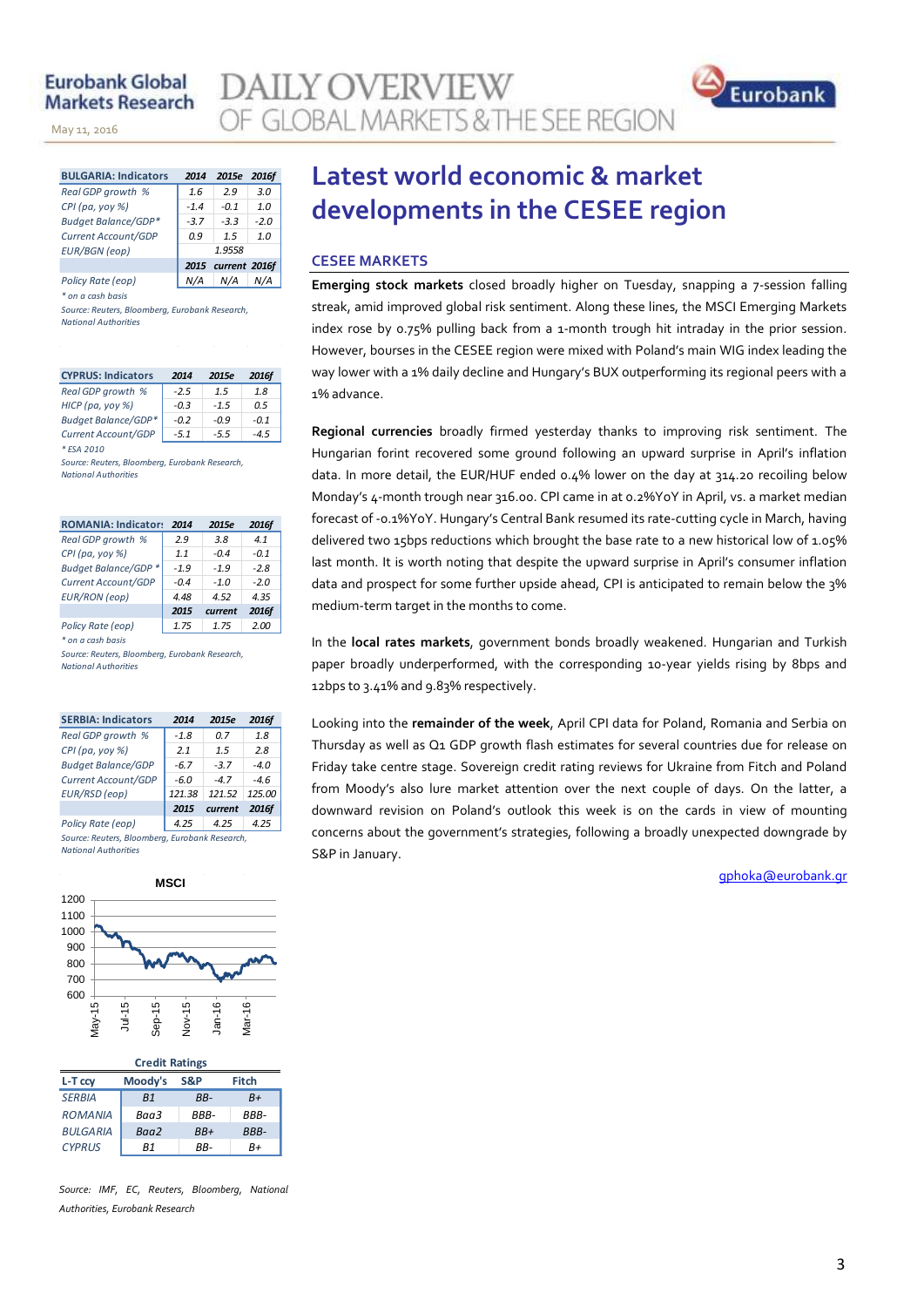## **Eurobank Global Markets Research**

November 14, 2013

May 11, 2016

**DAILY OVERVIEW**<br>OF GLOBAL MARKETS & THE SEE REGION



#### **GLOBAL MARKETS**

| <b>GLOBAL MARKETS</b> |          |         |             |              |        |         |             |                         |         |              |                 |                    |      |         |             |
|-----------------------|----------|---------|-------------|--------------|--------|---------|-------------|-------------------------|---------|--------------|-----------------|--------------------|------|---------|-------------|
| <b>Stock markets</b>  |          |         |             | <b>FOREX</b> |        |         |             | <b>Government Bonds</b> |         |              |                 | <b>Commodities</b> |      |         |             |
|                       | Last     | ΔD      | <b>AYTD</b> |              | Last   | ΔD      | <b>AYTD</b> | (yields)                | Last    | <b>ADbps</b> | <b>AYTD bps</b> |                    | Last | ΔD      | <b>AYTD</b> |
| S&P 500               | 2084.39  | 1.2%    | 2.0%        | EUR/USD      | 1.1387 | 0.1%    | 4.9%        | $UST - 10vr$            | 1.74    | -2.          | -53             | <b>GOLD</b>        | 1271 | 0.4%    | 19.8%       |
| Nikkei 225            | 16579.01 | 0.1%    | $-12.9%$    | GBP/USD      | 1.441  | $-0.2%$ | $-2.2%$     | Bund-10vr               | 0.11    | $-2$         | -52             | <b>BRENT CRUDE</b> | 45   | $-1.1%$ | 20.8%       |
| STOXX 600             | 333.82   | $-0.7%$ | $-8.7%$     | USD/JPY      | 108.67 | 0.6%    | 10.5%       | $JGB - 10$ vr           | $-0.10$ | -2           | $-37$           | <b>LMEX</b>        | 2253 | 0.0%    | 2.3%        |
|                       |          |         |             |              |        |         |             |                         |         |              |                 |                    |      |         |             |

### **CESEE MARKETS**

| <b>SERBIA</b>         | <b>ROMANIA</b><br><b>BULGARIA</b> |                |                 |                        |                     |                    |                 |                           |                 |                    |                 |
|-----------------------|-----------------------------------|----------------|-----------------|------------------------|---------------------|--------------------|-----------------|---------------------------|-----------------|--------------------|-----------------|
| <b>Money Market</b>   |                                   |                |                 | <b>Money Market</b>    |                     |                    |                 | <b>Money Market</b>       |                 |                    |                 |
| <b>BELIBOR</b>        | Last                              | <b>ADbps</b>   | ∆YTD bps        | <b>ROBOR</b>           | Last                | <b>ADbps</b>       | <b>AYTD bps</b> | <b>SOFIBOR</b>            | Last            | <b>ADbps</b>       | <b>∆YTD bps</b> |
| T/N                   | 288                               | $\overline{2}$ | $-15$           | O/N                    | 0.44                | $-1$               | -9              | <b>LEONIA</b>             | $-0.40$         | 0                  | $-41$           |
| 1-week                | 2.98                              | $\mathbf{1}$   | $-21$           | 1-month                | 0.6                 | $\overline{2}$     | $-9$            | 1-month                   | $-0.16$         | 0                  | $-31$           |
| 1-month               | 3.12                              | $\overline{2}$ | $-39$           | $3$ -month             | 0.76                | $\overline{2}$     | $-26$           | 3-month                   | $-0.04$         | 0                  | $-30$           |
| 3-month               | 3.28                              | 0              | $-55$           | 6-month                | 1.03                | $\mathbf{1}$       | $-31$           | 6-month                   | 0.12            | $\mathbf{1}$       | $-41$           |
| 6-month               | 3.54                              | 0              | $-49$           | 12-month               | 1.18                | $\mathbf{1}$       | $-34$           | 12-month                  | 0.45            | $\mathbf{1}$       | $-52$           |
| <b>RS Local Bonds</b> |                                   |                |                 | <b>RO Local Bonds</b>  |                     |                    |                 | <b>BG Local Bonds</b>     |                 |                    |                 |
|                       | Last                              | <b>ADbps</b>   | ∆YTD bps        |                        | Last                | <b>ADbps</b>       | <b>AYTD bps</b> | (yields)                  | Last            | <b>ADbps</b>       | <b>∆YTD bps</b> |
| 3Y RSD                | 3.35                              | #N/A N/A       | $-24$           | 3Y RON                 | 1.86                | 0                  | $-7$            | 3Y BGN                    | 0.40            | 0                  | $-20$           |
| 5Y RSD                | 5.29                              | 0              | 16              | 5Y RON                 | 2.66                | 0                  | $-14$           | 5Y BGN                    | 1.16            | 0                  | $-11$           |
| 7Y RSD                | 6.66                              | 0              | $-104$          | 10Y RON                | 3.55                | 0                  | $-23$           | 10Y BGN                   | 2.50            | 0                  | $-16$           |
| <b>RS Eurobonds</b>   |                                   |                |                 | <b>RO Eurobonds</b>    |                     |                    |                 | <b>BG Eurobonds</b>       |                 |                    |                 |
|                       | Last                              | <b>ADbps</b>   | ∆YTD bps        |                        | Last                | <b>ADbps</b>       | <b>∆YTD bps</b> |                           | Last            | <b>ADbps</b>       | <b>∆YTD bps</b> |
| USD Nov-17            | 2.78                              | $-1$           | $-38$           | <b>EUR Oct-25</b>      | 2.39                | $-2$               | $-18$           | EUR Jul-17                | $-0.11$         | 27                 | $-18$           |
| USD Nov-24            | 6.24                              | 0              | $-18$           | USD Jan-24             | 3.41                | $-2$               | $-38$           | <b>EUR Sep-24</b>         | 2.27            | 0                  | $-16$           |
| <b>CDS</b>            |                                   |                |                 | <b>CDS</b>             |                     |                    |                 | CDS                       |                 |                    |                 |
|                       | Last                              | <b>ADbps</b>   | <b>AYTD bps</b> |                        | Last                | <b>ADbps</b>       | <b>AYTD bps</b> |                           | Last            | <b>ADbps</b>       | <b>AYTD bps</b> |
| 5-year                | 250                               | 0              | $-24$           | 5-year                 | 115                 | 0                  | $-18$           | 5-year                    | 158             | 0                  | $-14$           |
| $10$ -year            | 291                               | 0              | $-48$           | $10$ -year             | 155                 | 0                  | $-16$           | $10$ -year                | 204             | 0                  | $-13$           |
| <b>STOCKS</b>         |                                   |                |                 | <b>STOCKS</b>          |                     |                    |                 | <b>STOCKS</b>             |                 |                    |                 |
|                       | Last                              | ΔD             | <b>AYTD</b>     |                        | Last                | ΔD                 | <b>AYTD</b>     |                           | Last            | AD                 | <b>AYTD</b>     |
| BELEX15               | 615.6                             | $-0.37%$       | $-4.42%$        | <b>BET</b>             | 6502.8              | 0.43%              | $-7.16%$        | <b>SOFIX</b>              | 439.1           | $-0.31%$           | $-4.73%$        |
| <b>FOREX</b>          |                                   |                |                 | <b>FOREX</b>           |                     |                    |                 | <b>FOREX</b>              |                 |                    |                 |
|                       | Last                              | ΔD             | <b>AYTD</b>     |                        | Last                | ΔD                 | <b>AYTD</b>     |                           | Last            | AD                 | <b>AYTD</b>     |
| <b>EUR/RSD</b>        | 122.86                            | $-0.10%$       | $-1.04%$        | <b>EUR/RON</b>         | 4.4913              | $-0.10%$           | 0.51%           | USD/BGN                   | 1.7177          | 0.12%              | 4.81%           |
|                       | <b>BELEX15 Index</b>              |                |                 | 8000                   |                     | <b>BET Index</b>   |                 | <b>SOFIX Index</b><br>600 |                 |                    |                 |
| 750                   |                                   |                |                 |                        |                     |                    |                 |                           |                 |                    |                 |
| 700                   |                                   |                |                 | 7500                   |                     |                    |                 | 550                       |                 |                    |                 |
| 650                   |                                   |                |                 | 7000                   |                     |                    |                 | 500                       |                 |                    |                 |
| 600                   |                                   |                |                 |                        |                     |                    |                 |                           |                 |                    |                 |
| 550                   |                                   |                |                 | 6500                   |                     |                    |                 | 450                       |                 |                    |                 |
| 500                   |                                   |                |                 | 6000                   |                     |                    |                 | 400                       |                 |                    |                 |
| May-15                | Aug-15                            | Nov-15         | Feb-16          | May-15                 | $Sep-15$<br>$Ju+15$ | $Jan-16$<br>Nov-15 | Mar-16          | $May-15$                  | Jul-15<br>Sep15 | Nov-15<br>$Jan-16$ | Mar-16          |
|                       |                                   |                |                 |                        |                     |                    |                 |                           |                 |                    |                 |
|                       |                                   |                |                 |                        |                     |                    |                 |                           |                 |                    |                 |
| <b>EUR/RSD</b>        |                                   |                |                 | <b>EUR/RON</b><br>4.60 |                     |                    |                 | <b>USD/BGN</b>            |                 |                    |                 |
| 124                   |                                   |                |                 | 4.55                   |                     |                    |                 | 1.90                      |                 |                    |                 |
|                       |                                   |                |                 |                        |                     |                    |                 | 1.80                      |                 |                    |                 |
| 122                   |                                   |                |                 | 4.50                   |                     |                    |                 | 1.70                      |                 |                    |                 |
| 120                   |                                   |                |                 | 4.45                   |                     |                    |                 |                           |                 |                    |                 |
|                       |                                   |                |                 | 4.40                   |                     |                    |                 | 1.60                      |                 |                    |                 |
| 118                   |                                   |                |                 | 4.35                   |                     |                    |                 | 1.50                      |                 |                    |                 |
|                       |                                   |                |                 | $May-15$               | Aug-15              | Nov-15             | Feb-16          |                           |                 |                    |                 |
| $May-15$              | Aug-15                            | Nov-15         | Feb-16          |                        |                     |                    |                 | $May-15$                  | Aug-15          | Nov-15<br>Feb-16   |                 |
|                       |                                   |                |                 |                        |                     |                    |                 |                           |                 |                    |                 |

*Source: Reuters, Bloomberg, Eurobank Economic Analysis and Financial Markets Research Data updated as of 11:20 EEST, May 11, 2016*